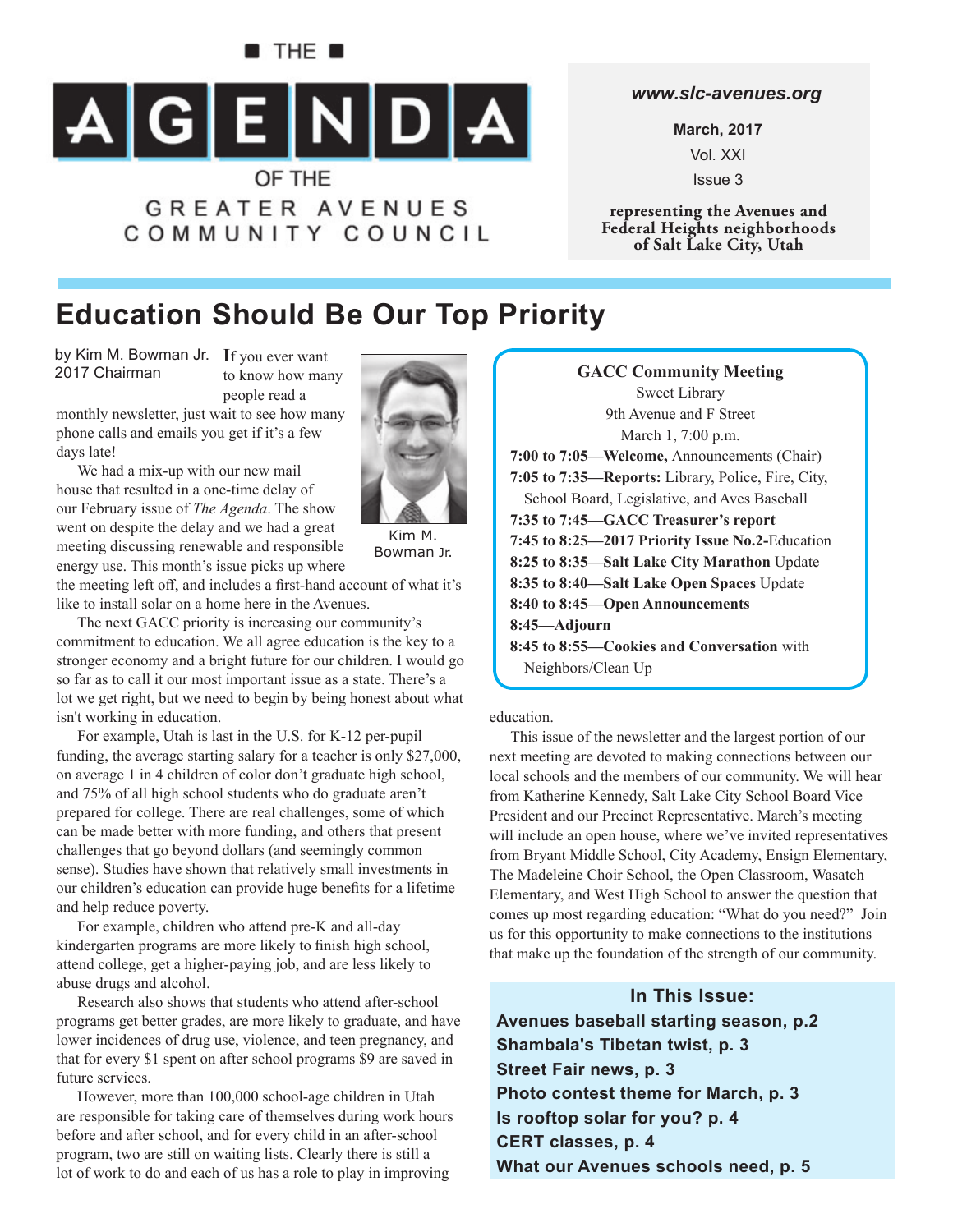#### **AVENUES COMMUNITY MEETINGS**

#### **GACC Council Meeting**

Wednesday, March 1, 2017, at 7 p.m., Sweet Library. For special accommodations contact the GACC chair at gaccchair@slcavenues.org. Open to the public, all welcome.

#### **GACC Board Meeting**

Wednesday, March 8, 2017, at 7 p.m., Sweet Library. For special accommodations contact the GACC chair at gaccchair@slcavenues.org. Open to the public, all welcome.

Community Life / Resources / *Free Stuff !*

**Sweet Branch Library,** 455 F Street (at 9th Avenue), 801- 594-8651, www.slcpl.org. **Kids Calendar**: *Book Baby*, Wednesdays at 10:15 a.m. **Preschool Storytime,** Wednesdays at 11:15 a.m. **Playtime @ Sweet,** Tuesdays at 10 a.m. to 11:30 a.m. Playtime for children 0 to 5 years-old and their caregivers. This program is playtime for children 0 to 5 yearsold and their caregivers. **Coding Club:** Monday, 4 p.m. - 6 p.m. Develop computer coding skills at your own pace in a creative and collaborative environment. Kids and teens ages 8–18 can take part in weekly workshops where they'll be able to work through a self-guided programming curriculum with the help of Library staff. Registration is required. Call Sweet Library: 801-594-8651. **STEAM Activity:** Theme: Exploring Colors. Thursday, March 2 at 4 p.m. LEGOs at the Library: Thursday, March 9 at 4 p.m. **Thursday Afternoon Craft:** St Patrick's Day Craft. March 16 from 4 p.m. - 5 p.m. Family Yoga: Thursday, March 23 at 4 p.m. **Wildcard! Discover** Discovery Kits. Thursday, March 30 at 4 p.m. - 5 p.m. The City Library's Discovery Kits are a great way for kids to explore space, technology, and other topics through books, games, and fun devices. See what the Library's Discovery kits have to offer in this exploratory program. **Beehive Bingo** ends March 31. Play a game of bingo to help choose the 2017 Beehive Book Award winner. Kids in grades K–6 can pick up a Beehive Bingo card at the Sweet Branch and fill in a bingo square each time they read a Beehive Bingo book and complete a Beehive Nominee ballot. Once you get a "bingo," visit the Sweet Branch to collect a prize. Kids that turn in a bingo card that has been completely blacked out will be entered into a drawing for a free book. Completed bingo cards are due by March 31.

*Teen Calendar.* **Escape the Room:** Saturday, March 11, 3:30 p.m. - 4:30 p.m. Use teamwork and problem solving skills to uncover clues that will help you escape from "locked"

#### *The Agenda*

Publisher's Statement The monthly Greater Avenues Community Council newsletter *"The Agenda"* is mailed free to all residences in the Avenues. This publication is created to conduct the business of the Greater Avenues Community Council. Mail correspondence to P. O. Box 1679, Salt Lake City, UT 84110.

GACC 2017 Officers and Publisher Contacts: *Chair:* Kim M. Bowman Jr., gaccchair@slc-avenues.org. *Chair-elect:* Brian Hatton, gaccchairelect@slc-avenues.org *Past-chair:* Dave Alderman, past-chair@slc-avenues.org *Treasurer:* Michael Hughes, gacctreasurer@slc-avenues.org. *Secretary:* Peg Alderman, gaccsecretary@slc-avenues.org. *Newsletter:* Dave Jonsson, newsletter@slc-avenues.org. **GACC web page is www.slc-avenues.org.**

room that's lost in time. Teens ages 14 and up can take part in a riveting game where they'll be tasked with navigating through several forms of historical and modern communication—including hieroglyphics, the Pony Express, and the Internet—to unlock puzzles and save the day. **Maker Madness:** Friday, March 17, 4 p.m. Challenge your mind and mettle in this tournament, where you'll compete against other teens using science, technology, engineering, art, and math.

- *Adult Calendar.* **Art Exhibit:** Student Artists: Words by students from Bryant Middle School. March 23, - April 22, 2017. Reception: Wednesday, March 29 from 5:30 p.m. to 7:30 p.m. **Beginning Organic Gardening:** Growing your own organic produce is a fun and inexpensive way to eat healthy this year. Learn the basics of organic gardening in this workshop with Wasatch Community Gardens. In this event, you'll learn about garden planning, crop selection, timing, soil texture and testing, and how to manage any insects and diseases that arise using organic methods. Saturday, March 11, 10 am noon. Let WCG know you're coming! The link to register is on the library's website. **Sweet Reads** at Avenues Proper 376 8th Ave: 4th Tuesday at 7 p.m. Light refreshments will be provided at each event. **Registration is required. Author in the House:** Thursday, March 23 at 7 p.m. Guest author is Ann (A. E.) Cannon. Refreshments will be served for this event.
- **City Academy, now enrolling for fall 2017.** 555 E. 200 South, 801-596-8489, www.cityacademyslc.org, 7th-12th grade tuition-free public charter school since 2000. Call for a personal tour.
- **Save the date!** Bryant Middle School Production of "Beauty and the Beast" on March 8 and 9, at 7:00 p.m. Bryant Middle School Auditorium, 40 South 800 East.
- **March Cut the Carbon Contest!** Whoever walks the farthest to our March 1st meeting will win a fantastic Avenues baseball hat! Just come ready with your fitbits, smart phones, google maps, or good old-fashioned pedometers to prove you walked the farthest.
- **Avenues Exercise Class** -Free- Federal Heights LDS Ward, 1300 Fairfax Road. Mondays and Wednesdays, 8:30 a.m. to 9:45 a.m. 801-534-1443.
- **Spring 2017 Avenues Baseball**: Avenues Baseball invites all boys and girls aged 12 and under to register for our spring baseball season! Most games are at Lindsay Gardens Park, 8th Avenue and M. Info: www.avesbaseball.org.



The average household in Salt Lake City includes 2.45 people, resulting from 52% of the households being comprised of families. Source: http://www.slcdocs.com/hand/Housing plan\_executive\_summary.pdf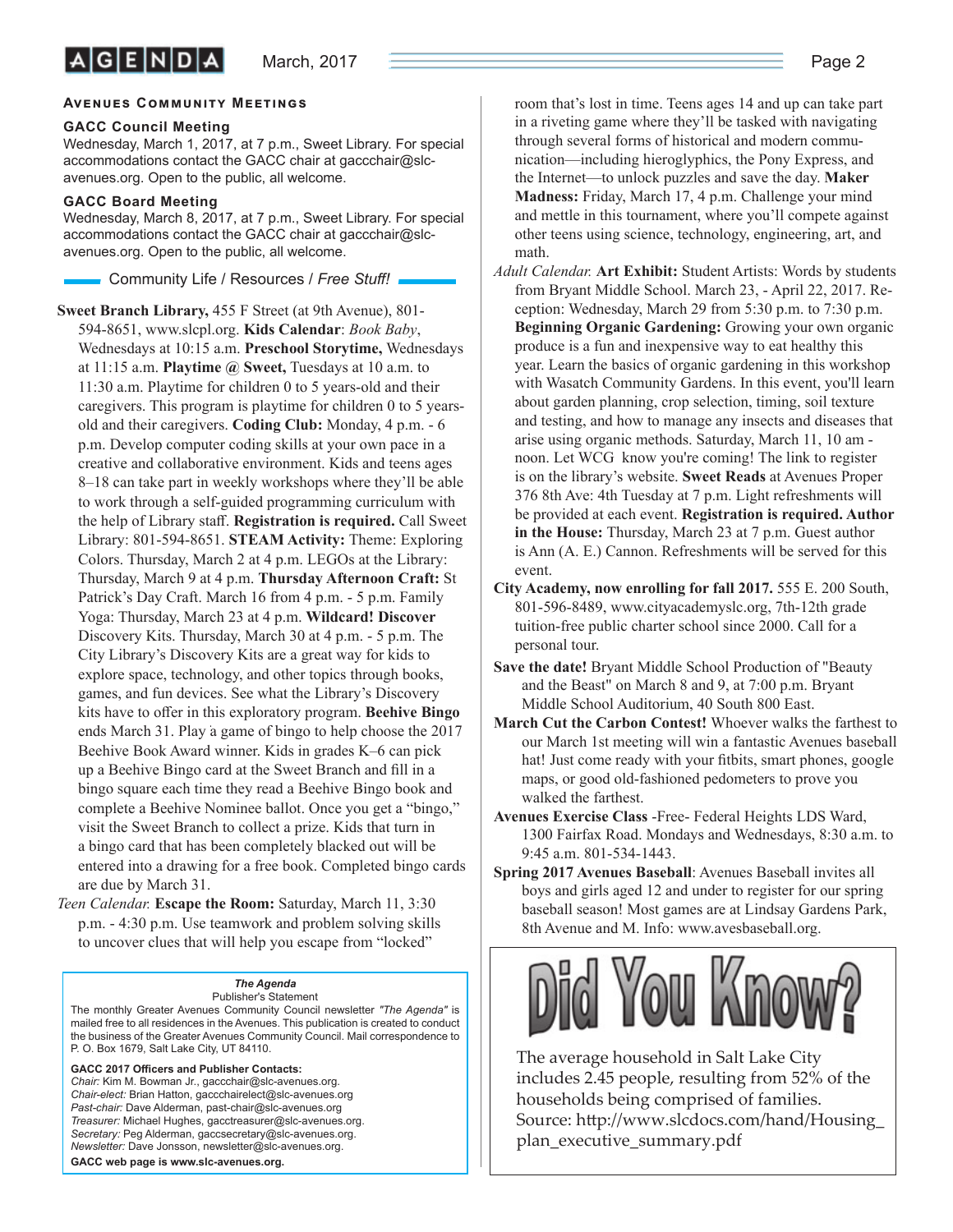March, 2017  $\qquad \qquad$  Page 3

## **Shambala Means Comfort Food Tibetan Style**

by Brian Berkelbach

**I**f your afternoon on Sunday, February 5th looked anything like mine, it was filled with excessive consumption of pigs in a blanket, buffalo chicken dip, and pizza rolls. As the New England Patriots mounted the largest comeback in Super Bowl history against the Atlanta Falcons, my pallet (and waistline) called for food choices with more nutritional value. While announcing to the Super Bowl party attendees, "the diet starts tomorrow," I began looking for some healthy restaurant options in the Avenues neighborhood.

Café Shambala, a Tibetan-themed restaurant, is located on the corner of 4th Avenue and E Street and boasts a menu with vegan and gluten-free choices aplenty.

The restaurant has been owned by Tashu Dhondup for the past six years, but has actually been in business since December of 1995.

As mentioned, the café's menu items carry a Tibetan theme, but also offers spices and dishes from Tibet's neighbors, China and India. Fan favorites include the Beef Phingsha, Beef Fried Noodles, Chicken Chow Mein, Tofu Vegetable Curry, and Spicy Potatoes. My personal favorite is the Vegetable Momos, which come in both the steamed and fried variety. Just be careful with the hot sauce that is served with the Momos, as it will surely clear your sinuses!

The cafe's walls are decorated with unique pictures and art the friendly staff will be delighted to explain. The west wall features a large photograph of Tibet's capital, Lhasa, which translates to "place of the gods," and the south wall features several pictures of the renowned scholars of Nalanda University, which is a post-graduate and doctoral school in Northern India.

Be sure to check out the daily lunch buffet from 11:30 a.m. to 3 p.m., which is \$8.50. Additionally, after your meal, inquire about the beautiful Nepalese jewelry for sale. The proceeds from jewelry sales are directed to the needs of Tibetan refugees in India and Nepal.

Café Shambala is sure to please both taste buds and waistlines!



Vegetable and beef momo combo. Photo: Brian Berkelbach

### **Birkelbach Named as Chair of Street Fair in September**

**Street Fair Planning is Underway!** GACC is pleased to announce that Brian Berkelbach is the Chair of the 2017 Avenues Street Fair.

The planning committee's next

meeting will be March 4th from 9-11:30 a.m. at the Sweet Library.

Please email gaccchair@slc-avenues. org for more information.

The September event draws thousands

to the Avenues for food, music and shopping. Date is always the second Saturday in September but the location is decided later in the year.

## **March theme for our monthly photo contest: "Wildlife in the Avenues"**

If you have taken photos of wild animals in your yard (who hasn't?) send your best shot to gaccchair@slc-avenues. org by March 13.



The winner: Gabriela Marston took this snowy street scene.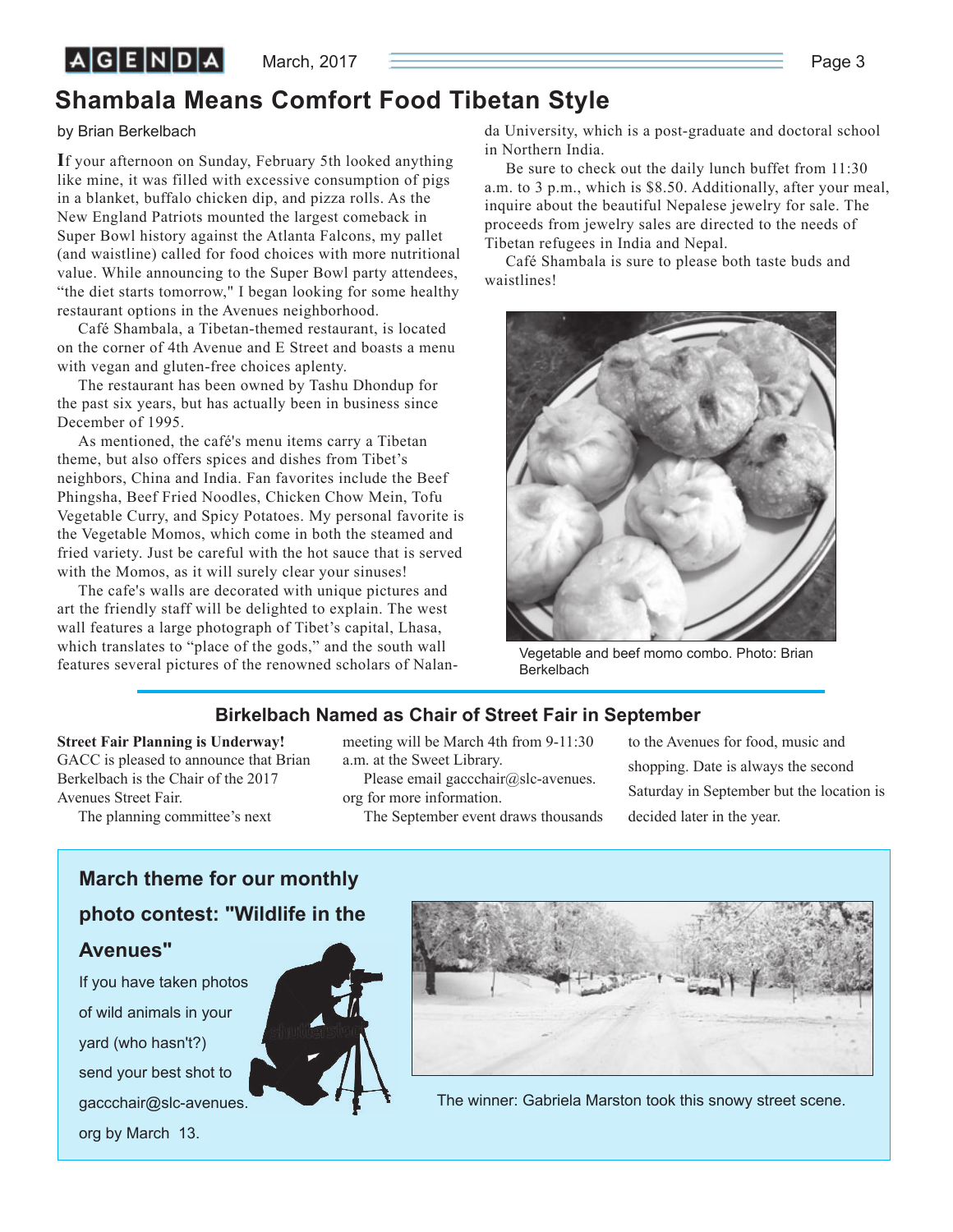#### March, 2017  $\overline{\qquad}$  Page 4

# **Rooftop Solar: A First-Hand Account**

**W**hen my wife and I moved to Salt Lake City to start a family and begin new jobs at the University of Utah, we envisioned the type of work-life balance that seemed out of reach on the East Coast—a backyard garden, the mountains nearby, living in a safe, diverse neighborhood near work.

 $A$  $G$  $E$  $N$  $D$  $A$ 

Five years later we are homeowners in the Avenues, gratefully finding that these aspirations are our day-to-day reality. Recently we made an investment to lessen our environmental footprint: rooftop solar. As of October we are the proud owners of 16 solar panels that are quietly capturing energy from the sun and sending it directly into our home (or back out to the grid if we do not need it). As complete novices to this process when we first considered it last spring, we had a lot of questions. Here are a few of the biggest ones we had about solar as Avenues homeowners:

**1. How expensive is it?** There are generally two ways to finance solar panels (aka photovoltaic or PV panels) for your private residence. The first is to purchase them outright from a company like the one we used, Creative Energies. The second is to lease them. I cannot speak to the details of this second option, except to say that the benefit of a lower upfront cost (you generally pay almost nothing up front and instead pay a monthly lease to the installer) appears to be outweighed by a couple of disadvantages: since you do not own the panels, you may not qualify for the state and federal tax benefits (mentioned below). There is also an issue when you sell your property, as the panels are not yours and the buyer would have to negotiate a new contract with the solar installer. The other option, purchasing the panels, is definitely more expensive upfront. However they are now a permanent part of the house and are very likely to enhance resale value. Without moving parts, they are thought to last 30 years or more, without need for maintenance or significant decline in energy production.

We installed 16 panels, with a total, all-inclusive cost of \$15,500. We will get a one-time \$2,000 tax credit from the

state this year, and will also get a 30% tax refund from the IRS (\$4,650). With that total tax savings of \$6,650 coming back to us when we file our taxes next month, the panels will have cost us \$8,850. Given the anticipated savings on our Rocky Mountain Power bill every month, they will pay for themselves in about eight years.

**2. Are these tax credits / refunds going away in the near future?** The short answer is that no one knows for sure. Rocky Mountain Power recently attempted to implement a new billing structure where grid-tied solar panel owners would pay more for electricity. Utah politicians aligned with the oil and gas industries have chimed in regarding their discontent over the continued tax rebates for residential solar. Neither group has offered a cogent argument for their positions (can you guess what those might be?). Over 12,000 individuals wrote to contest the Rocky Mountain Power pricing change and it has been put on hold. There is a growing consensus about the importance of residential solar and the industry is growing rapidly. Bottom line: the financial incentives are still available as of today—if you are interested, the time to get a quote is now!

**3. Where can I get more information?** We had a terrific experience start to finish with our installer, Creative Energies. Check them out at cesolar.com or give them a call at 866-332- 3410. Utah Clean Energy, a non-profit group, helps to represent the solar industry at the local and state level, and also pairs potential clients with installers. They have a great website that provides the latest on the fight to maintain solar installation financial incentives among other issues (http://utahcleanenergy. org). Lastly if you (or a family member) are an employee of the University of Utah, their solar energy program is an excellent place to get started: (http://mycommunitysolar.org/ ucommunitysolar).

> Adam and Emily Spivak 75 M Street aspivak1@gmail.com

### **Growing SLC: A Five Year Housing Plan (2017-2021)**

Growing SLC is a five-year housing plan that is intended to establish Salt Lake City as a place for a growing,

diverse population to find housing opportunities that are safe, secure, and enrich lives and communities.



The Housing and Neighborhood Development Division will be holding an Open House to solicit comments on the City's plan to

Open City Hall

address the root causes of affordability, create long-term solutions for increasing needed housing supply, and expand opportunities throughout the City.

**The Open House will be held on March 9,** at 7 to 8:30 p.m. on the 4th floor of the Salt Lake City Main Library (210 East 400 South).

The plan and an opportunity to comment may be found online at: http://www.slcgov.com/opencityhall.

**Four new Community Emergency Response Team (CERT)** 

**class sessions** for 2017 have been announced beginning at the end of March, mid May, mid-July, and mid-September. The next English language course is March 28:

• English language CERT class, Tuesdays, March 28, 2017 through May 9 (7 nights), 6:30 p.m. - 9:30 p.m.

• Spanish language CERT class: Thursdays, March 23, 2017 through May 4 (7 nights), 6:30 p.m.- 9:30 p.m.

• All classes take place at the Salt Lake City Public Safety Building 475 S. 300 East.

Classes cover basic emergency response and home/family preparedness for your community. We hope to draw citywide response for the CERT Program. Join us for the training that will help our community learn resilience, mitigation and preparedness when disaster occurs. This 7-week, 21-hour course teaches how neighbors can help neighbors.

To register, go to http://www.slccert.org. If registration isn't open, please try again. If it still doesn't work, please just show up for the first class.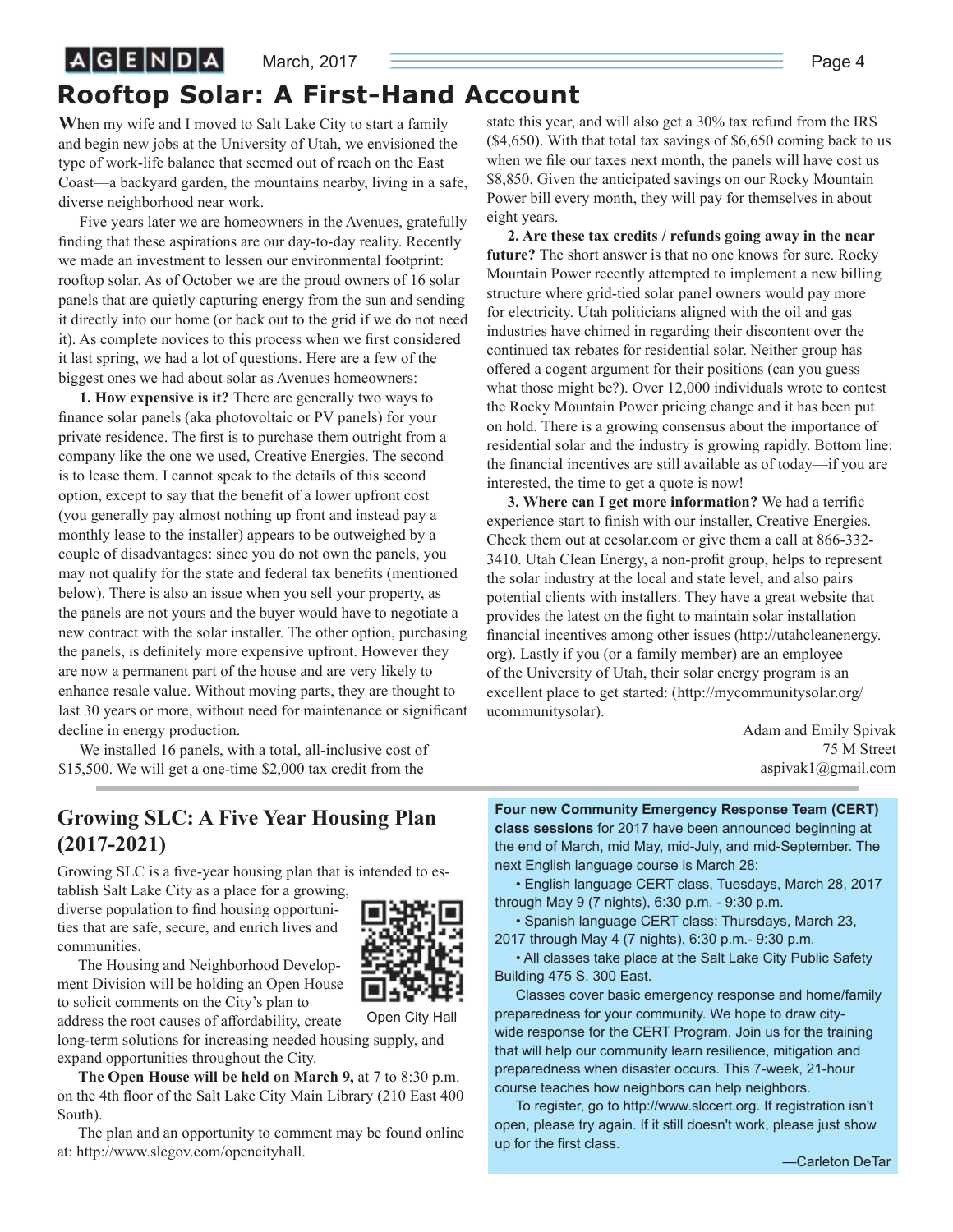### **Area Schools Reveal Pressing Needs In GACC Survey**

by Aly Delanty

**W**ith the March GACC meeting topic being Education, it is important to hear from the schools in the Greater Avenues community. We reached out and asked schools about their most pressing needs and how they would like to see Avenues residents engage with them. Unsurprisingly, each school has different needs; below are responses of some of our Avenues schools.

**West High** is in constant dire need of substitutes. You don't have to have any teaching experience; you just need to be passionate about supporting our youth and have completed the equivalent of an AA degree in college-level coursework. In applying to the SLC School District, you can specify that you ONLY want to sub at West so you don't receive too many calls. This is a great opportunity to teach in your area of expertise—or simply serve as a caring adult who can help with responsibilities of staff and students and perhaps inspire a teen about college and careers. Consider a flexible "volunteer" position that pays \$75 to \$95 a day! To apply, go to https://www.applitrack. com/slcschools/onlineapp/default.aspx?Category=Substitute. To learn a bit more about the great program offerings and diversity of West High, see the website at http://west.slcschools.org/.

**Open Classroom** (134 D Street, 801-578-8144) is a public charter school offering grades K-8. Our focus is on whole-child development and, with the help of volunteer parent co-opers

in the classroom, we can have an adult-to-student ratio as low as 1 to 6. We would love to have Avenues residents take tours, consider volunteering, and to help us spread the word about the education work we are doing. To learn more about how you can be involved, please visit us for one of our regular tour dates offered every Thursday at 9:00 a.m. or call Carolyn or Kathy to make an appointment. We REALLY want to show off our school and encourage you to become involved!

**Wasatch Elementary** enjoys a steady supply of volunteers from the University of Utah. At the general meeting on March 1st, you can come to hear about other ways we would like support from the Greater Avenues community and residents.

**Ensign Elementary** is currently focused on inclusion and diversity within their student body. We were recently visited by Reverend France Davis, who left the children with the message to 'Have bold visions; don't be afraid to dream big!'. At the General Meeting you can hear more about ways community members might help Ensign students be bold and dream big.

Not every school was able to get back to us in time for this newsletter. We hope you can make it to the March General Meeting to hear from school representatives themselves and help us forge stronger connections between Avenues schools and residents.

# **2017 NUTRITION TRENDS**

Many of us are ringing in the new year with resolutions, and the food industry is paying attention to what consumers want. Nutrition and sustainability are definitely at the top of the list. **Here are some of the top new food trends you can look forward to for 2017.** 

#### **FERMENTED VEGETABLES**

Digestive health is going to continue to be front and center this year, and we already know probiotics are a great way to improve your gut. Fermented vegetables are packed with these gut-healthy bacteria and the trend is going to continue to grow in popularity. Most commercially packaged vegetables have been pasteurized, which kills the bacteria. To purchase pickled vegetables with all the health benefits, choose containers that state they are "unpasteurized" and are in the refrigerated section, or better yet, make them on your own.

#### **WATERMELON WATER**

Just like coconut water became trendy, our next "water" trend is likely watermelon water. Essentially, this is watermelon juice. Because it does have added potassium and electrolytes, this could be a great postwork out if you've been sweating a lot. But, don't use this as a replacement traditional water as it does have a higher sugar content.

#### **SAVORY YOGURTS**

We're going to see more of a trend towards savory yogurt flavors. Likely stemming from the versatility of using yogurt in savory dishes. You'll start to see flavors like butternut squash, parsnip, sweet potato, olive thyme, coconut curry, cucumber, etc. Traditionally speaking these yogurts tend to have less sugar than their fruity-sugary counterparts so they can be a great lower-sugar choice.

**Ali Spencer, RDN**

#### **GOAT**

Goat milk, yogurt, and cheese have already made it to the mainstream, and the interest for goat meat is also on the rise. Goat meat is very lean and lower in calories than other types of meat. Additionally, it is a more sustainable type of meat. This can be an excellent inclusion into your diet. Locally, you can find it at some specialty grocers and can support local farmers by buying from them directly.

Helping People<br>Live the Healthiest Lives Possible.  $\overline{\phantom{a}}$ 



ldshospital.org | 801.408.1100